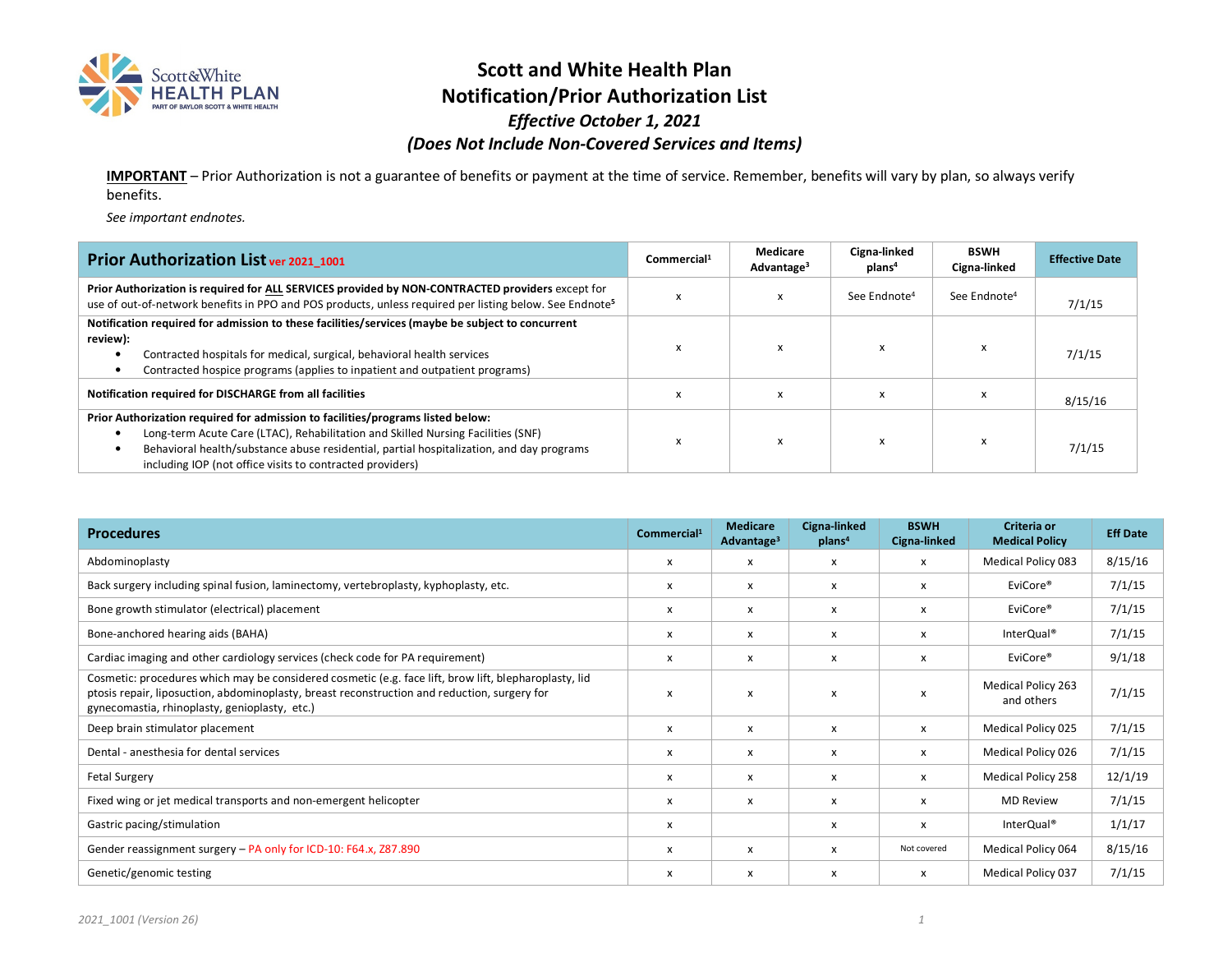

# **Scott and White Health Plan Notification/Prior Authorization List**

### *Effective October 1, 2021 (Does Not Include Non-Covered Services and Items)*

| <b>Procedures</b>                                                                                                                                                                                          | Commercial <sup>1</sup>   | <b>Medicare</b><br>Advantage <sup>3</sup> | Cigna-linked<br>plans <sup>4</sup> | <b>BSWH</b><br>Cigna-linked | Criteria or<br><b>Medical Policy</b> | <b>Eff Date</b> |
|------------------------------------------------------------------------------------------------------------------------------------------------------------------------------------------------------------|---------------------------|-------------------------------------------|------------------------------------|-----------------------------|--------------------------------------|-----------------|
| GI imaging with capsule endoscopy                                                                                                                                                                          | $\pmb{\times}$            | $\pmb{\times}$                            | X                                  | $\pmb{\times}$              | InterQual <sup>®</sup>               | 8/15/16         |
| Home health services, including all requests for hourly nursing                                                                                                                                            | $\pmb{\times}$            | $\pmb{\mathsf{X}}$                        | x                                  | $\pmb{\times}$              | InterQual <sup>®</sup>               | 7/1/15          |
| Imaging - advanced (CT, MRI, PET, SPECT scan, etc.)                                                                                                                                                        | $\pmb{\times}$            | X                                         | X                                  | $\pmb{\mathsf{x}}$          | EviCore <sup>®</sup>                 | 8/1/18          |
| Intraoperative Neurophysiological Monitoring                                                                                                                                                               | $\boldsymbol{\mathsf{x}}$ | X                                         | x                                  | X                           | <b>Medical Policy 234</b>            | 3/15/18         |
| Left Atrial Occlusion Procedure (Watchman)                                                                                                                                                                 | x                         | X                                         | x                                  | X                           | InterQual®                           | 8/15/16         |
| Lung volume reduction surgery                                                                                                                                                                              | $\pmb{\times}$            | x                                         | x                                  | $\pmb{\mathsf{x}}$          | InterQual <sup>®</sup>               | 7/1/15          |
| Musculo-skeletal, joint, and pain management services - reviewed by eviCore®                                                                                                                               | $\pmb{\mathsf{x}}$        | X                                         | X                                  | $\pmb{\mathsf{x}}$          | EviCore <sup>®</sup>                 | 10/1/18         |
| Psychological testing in excess of 6h (4h for pre-procedure testing).                                                                                                                                      | $\pmb{\times}$            |                                           | x                                  | $\pmb{\mathsf{x}}$          | <b>Medical Policy 224</b>            | 7/1/15          |
| Non-specific, miscellaneous, and unlisted procedures                                                                                                                                                       | $\pmb{\mathsf{X}}$        | X                                         | x                                  | X                           | Varied                               | 8/1/21          |
| Novocure <sup>™</sup> (Optune <sup>®</sup> ) Alternating Electrical Fields Therapy for glioblastoma                                                                                                        | $\pmb{\times}$            | X                                         | x                                  | $\pmb{\chi}$                | <b>Medical Policy 226</b>            | 1/1/17          |
| Obstructive Sleep Apnea procedures                                                                                                                                                                         | $\pmb{\times}$            | X                                         | X                                  | X                           | Medical Policy 110<br>LCD L35396     | 6/1/20          |
| Oncology (Adult): genetic/genomic tests necessary in the treatment of malignancies (Oncology Analytics<br>to review for 18+ yr old)                                                                        | X                         | X                                         | x                                  | x 10/1/21                   | <b>Oncology Analytics</b>            | 4/1/18          |
| Oncology (Adult): therapies used to treat malignancies including but not limited to radiation, targeted<br>radiation, X-ray, nuclear, brachy, RF, heat, etc. (Oncology Analytics to review for 18+ yr old) | $\pmb{\mathsf{X}}$        | $\pmb{\mathsf{X}}$                        | x                                  | x 10/1/21                   | <b>Oncology Analytics</b>            | 4/1/18          |
| Orthognathic surgery                                                                                                                                                                                       | $\pmb{\mathsf{X}}$        |                                           | x                                  | $\pmb{\mathsf{x}}$          | InterQual <sup>®</sup>               | 8/15/16         |
| Orthoptic and vision therapy                                                                                                                                                                               | $\pmb{\mathsf{X}}$        | $\pmb{\mathsf{X}}$                        | X                                  | Not covered                 | Medical Policy 211                   | 7/1/15          |
| Private duty nursing services                                                                                                                                                                              | $\pmb{\mathsf{X}}$        | x                                         | x                                  | $\pmb{\mathsf{x}}$          | InterQual <sup>®</sup>               | 8/15/16         |
| Proton Beam Therapy                                                                                                                                                                                        | $\pmb{\mathsf{X}}$        | X                                         | x                                  | $\pmb{\mathsf{x}}$          | <b>Oncology Analytics</b>            | 8/15/16         |
| Sacral nerve stimulator                                                                                                                                                                                    | $\boldsymbol{\mathsf{x}}$ | X                                         | x                                  | $\pmb{\mathsf{X}}$          | <b>Medical Policy 052</b>            | 7/1/15          |
| Services and devices deemed experimental/investigational/unproven                                                                                                                                          | $\pmb{\mathsf{x}}$        |                                           | X (non-ASO)                        |                             | <b>Medical Policy 236</b>            | 4/1/21          |
| Spinal stimulator trial and placement                                                                                                                                                                      | $\pmb{\times}$            | X                                         | X                                  | $\pmb{\mathsf{x}}$          | EviCore <sup>®</sup>                 | 7/1/15          |
| Transaortic or transapical valve insertion or replacement (TAVR or TMVR)                                                                                                                                   | $\pmb{\mathsf{X}}$        | X                                         | x                                  | X                           | <b>Medical Policy 204</b>            | 7/1/15          |
| Transplantation: solid organ and stem cell transplants (pre-transplant evaluation; transplant; post-<br>transplant care)                                                                                   | $\pmb{\times}$            | X                                         | X                                  | $\pmb{\mathsf{x}}$          | Medical Policy 129                   | 7/1/15          |
| Vagal nerve stimulator placement                                                                                                                                                                           | $\pmb{\mathsf{X}}$        | x                                         | x                                  | X                           | InterQual <sup>®</sup>               | 7/1/15          |
| Varicose veins: surgical treatment                                                                                                                                                                         | $\pmb{\times}$            | X                                         | x                                  | X                           | InterQual <sup>®</sup>               | 8/15/16         |
| Ventricular assist devices (VAD) or artificial heart                                                                                                                                                       | $\pmb{\times}$            | x                                         | x                                  | $\pmb{\mathsf{x}}$          | <b>Medical Policy 201</b>            | 7/1/15          |
| Weight loss (bariatric) surgeries, if a covered benefit (not covered by many plans)                                                                                                                        | X                         | x                                         | x                                  | $\pmb{\mathsf{x}}$          | InterQual <sup>®</sup>               | 7/1/15          |
|                                                                                                                                                                                                            |                           |                                           |                                    |                             |                                      |                 |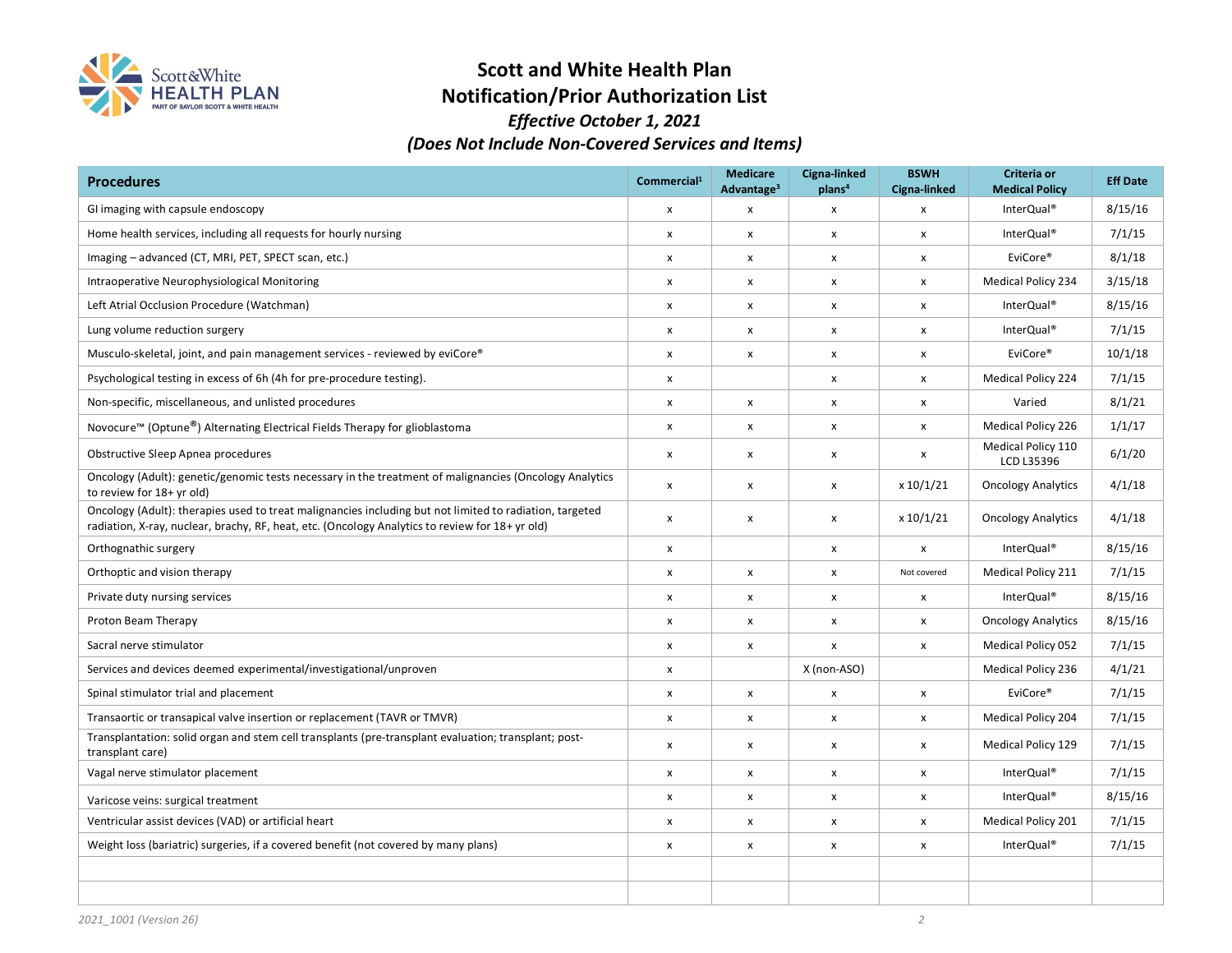

# **Scott and White Health Plan Notification/Prior Authorization List**

### *Effective October 1, 2021 (Does Not Include Non-Covered Services and Items)*

| Medical Drugs (For medical benefit medications authorization and to view the current list<br>of codes, log-in and utilize the Prior Authorization Code Lookup.)<br>Note: all codes for each category have been on PA list prior to, but no later than Eff Date | Commercial <sup>1</sup>   | <b>Medicare</b><br>Advantage <sup>3</sup> | Cigna-linked<br>plans <sup>4</sup> | <b>BSWH</b><br>Cigna-linked | Criteria or<br><b>Medical Policy</b>                               | <b>Eff Date</b> |
|----------------------------------------------------------------------------------------------------------------------------------------------------------------------------------------------------------------------------------------------------------------|---------------------------|-------------------------------------------|------------------------------------|-----------------------------|--------------------------------------------------------------------|-----------------|
| Aminoglycosides                                                                                                                                                                                                                                                | $\pmb{\times}$            | $\pmb{\mathsf{X}}$                        | X                                  | $\pmb{\mathsf{x}}$          | Medical Policy 215                                                 | 11/1/19         |
| Aminomethylcyclines                                                                                                                                                                                                                                            | $\boldsymbol{\mathsf{x}}$ | $\boldsymbol{\mathsf{x}}$                 | x                                  | X                           | Medical Policy 215                                                 | 9/1/19          |
| Anticoagulants, Miscellaneous                                                                                                                                                                                                                                  | X                         | X                                         | X                                  | $\pmb{\mathsf{x}}$          | Medical Policy 215                                                 | 6/1/20          |
| Antidepressants, Miscellaneous                                                                                                                                                                                                                                 | X                         | X                                         | X                                  | X                           | Medical Policy 215,<br>256                                         | 2/1/20          |
| Anti-infective Agents                                                                                                                                                                                                                                          | $\pmb{\mathsf{x}}$        | X                                         | X                                  | $\pmb{\mathsf{x}}$          | <b>Medical Policy 215</b>                                          | 3/1/20          |
| Antidotes                                                                                                                                                                                                                                                      | $\pmb{\times}$            | X                                         | X                                  | X                           | <b>Oncology Analytics</b><br>Medical Policy215,<br>219             | 1/1/17          |
| Anti-gonadtropins                                                                                                                                                                                                                                              | X                         | $\pmb{\mathsf{x}}$                        | X                                  | X                           | <b>Oncology Analytics</b><br>Medical Policy215,<br>219             | 1/1/17          |
| Anti-gout agents                                                                                                                                                                                                                                               | $\pmb{\times}$            | $\pmb{\mathsf{X}}$                        | $\pmb{\mathsf{x}}$                 | $\pmb{\mathsf{x}}$          | Medical Policy 215                                                 | 1/1/17          |
| <b>Antineoplastic Agents</b>                                                                                                                                                                                                                                   | X                         | X                                         | X                                  | X                           | <b>Oncology Analytics</b><br>InterQual® Medical<br>Policy 215, 219 | 1/1/17          |
| Antisense Oligonucleotides                                                                                                                                                                                                                                     | X                         | X                                         | X                                  | X                           | Medical Policy 230,<br>237                                         | 5/1/17          |
| Antithrombotic Agents, Miscellaneous                                                                                                                                                                                                                           | X                         | X                                         | X                                  | X                           | <b>Oncology Analytics</b><br>Medical Policy255                     | 9/1/19          |
| <b>Antitoxins and Immune Globulins</b>                                                                                                                                                                                                                         | $\pmb{\mathsf{x}}$        | X                                         | X                                  | X                           | InterQual® Medical<br>Policy 045, 215                              | 1/1/17          |
| <b>Autonomic Drugs</b>                                                                                                                                                                                                                                         | X                         | X                                         | X                                  | X                           | Medical Policy 215                                                 | 3/1/20          |
| Azole Antifungals                                                                                                                                                                                                                                              | X                         | X                                         | X                                  | $\pmb{\mathsf{x}}$          | Medical Policy 215                                                 | 5/1/20          |
| <b>Blood Derivatives</b>                                                                                                                                                                                                                                       | $\boldsymbol{\mathsf{x}}$ | X                                         | X                                  | X                           | <b>Oncology Analytics</b><br>InterQual®<br>Medical Policy 045      | 1/1/21          |
| Blood Formation, Coagulation, Thrombosis agents, Misc.                                                                                                                                                                                                         | $\boldsymbol{\mathsf{x}}$ | X                                         | x                                  | X                           | <b>Medical Policy 215</b>                                          | 6/1/20          |
| <b>Cell Stimulants and Proliferants</b>                                                                                                                                                                                                                        | $\boldsymbol{\mathsf{x}}$ | X                                         | X                                  | X                           | <b>Oncology Analytics</b><br>Medical Policy215                     | 7/1/19          |
| Central Nervous System Agents, Misc.                                                                                                                                                                                                                           | $\pmb{\times}$            | X                                         | X                                  | $\pmb{\mathsf{x}}$          | <b>Medical Policy 215</b>                                          | 3/1/19          |
| Chimeric Antigen Receptor                                                                                                                                                                                                                                      | $\boldsymbol{\mathsf{x}}$ | $\boldsymbol{\mathsf{x}}$                 | X                                  | X                           | <b>Oncology Analytics</b><br>Medical Policy241                     | 6/1/18          |
| Complement Inhibitors                                                                                                                                                                                                                                          | $\pmb{\mathsf{X}}$        | X                                         | x                                  | X                           | <b>Oncology Analytics</b><br>Medical Policy215                     | 1/1/17          |
| Corticosteroids (EENT)                                                                                                                                                                                                                                         | X                         | X                                         | X                                  | $\pmb{\mathsf{x}}$          | Medical Policy 215                                                 | 1/1/17          |
| Disease-Modifying Anti-rheumatic Agents                                                                                                                                                                                                                        | X                         | X                                         | X                                  | X                           | InterQual <sup>®</sup> Medical<br>Policy 215, 239                  | 1/1/17          |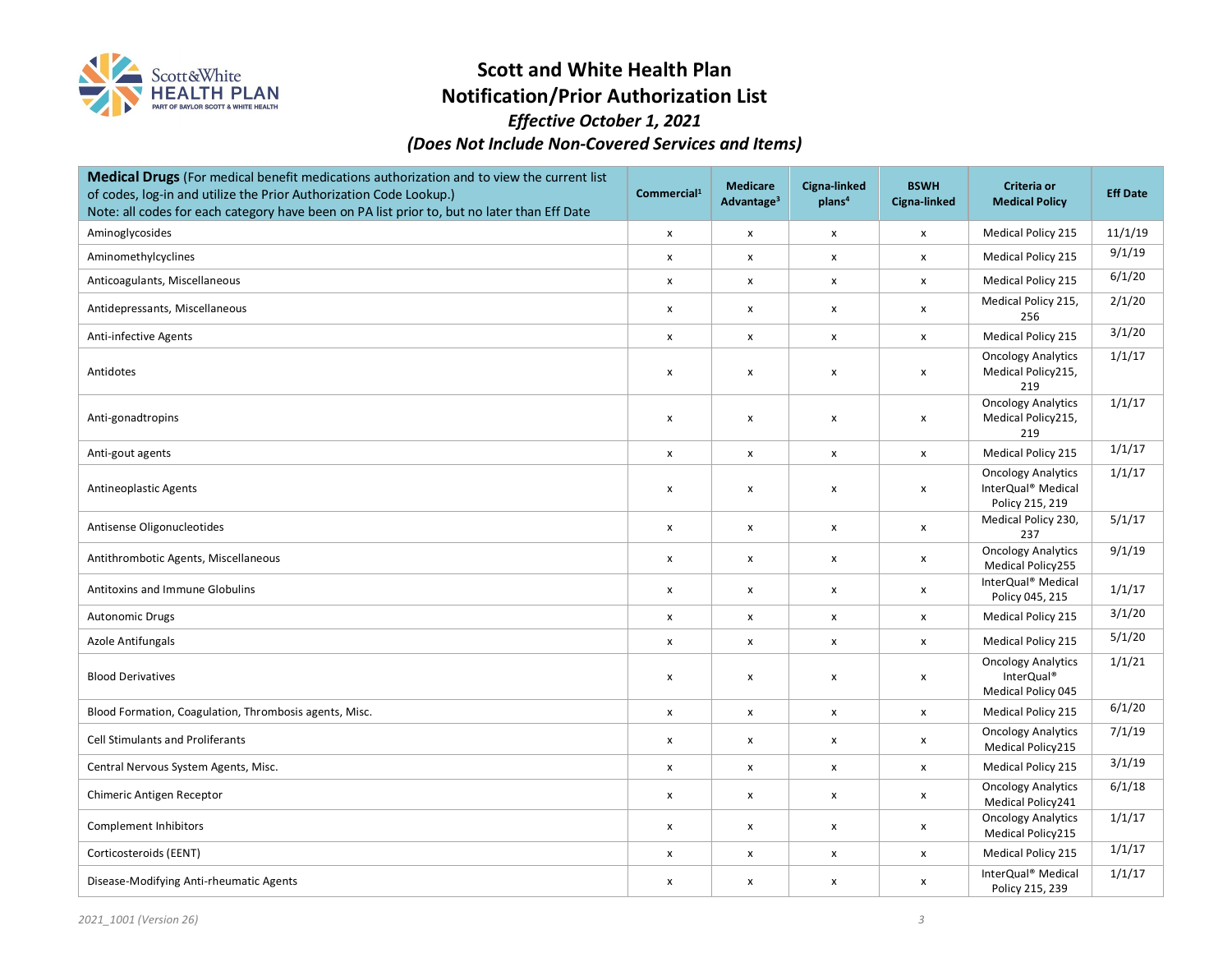

# **Scott and White Health Plan**

# **Notification/Prior Authorization List**  *Effective October 1, 2021*

| (Does Not Include Non-Covered Services and Items) |  |  |  |  |                                                                                                   |        |  |
|---------------------------------------------------|--|--|--|--|---------------------------------------------------------------------------------------------------|--------|--|
| EENT Drugs, Miscellaneous                         |  |  |  |  | InterQual® Medical<br>Policy 215                                                                  | 3/1/20 |  |
|                                                   |  |  |  |  | $\mathbf{A} \cdot \mathbf{A}$ and $\mathbf{A} \cdot \mathbf{A}$ and $\mathbf{A} \cdot \mathbf{A}$ | 3/1/19 |  |

| Electrolytic, Caloric, Water Balance Misc,                                                                                                                                                                                                                     | x                       | $\pmb{\times}$                            | $\pmb{\times}$                     | x                           | Medical Policy 215                                                             | 3/1/19          |
|----------------------------------------------------------------------------------------------------------------------------------------------------------------------------------------------------------------------------------------------------------------|-------------------------|-------------------------------------------|------------------------------------|-----------------------------|--------------------------------------------------------------------------------|-----------------|
| Medical Drugs (For medical benefit medications authorization and to view the current list<br>of codes, log-in and utilize the Prior Authorization Code Lookup.)<br>Note: all codes for each category have been on PA list prior to, but no later than Eff Date | Commercial <sup>1</sup> | <b>Medicare</b><br>Advantage <sup>3</sup> | Cigna-linked<br>plans <sup>4</sup> | <b>BSWH</b><br>Cigna-linked | Criteria or<br><b>Medical Policy</b>                                           | <b>Eff Date</b> |
| Enzymes                                                                                                                                                                                                                                                        | x                       | X                                         | X                                  | x                           | <b>Oncology Analytics</b><br>InterQual® Medical<br>Policy 215, 238             | 1/1/17          |
| <b>Gene Therapy</b>                                                                                                                                                                                                                                            | x                       | X                                         | x                                  | x                           | <b>Medical Policy 253</b>                                                      | 6/1/20          |
| GI Drugs, Miscellaneous                                                                                                                                                                                                                                        | x                       | x                                         | x                                  | x                           | InterQual® Medical<br>Policy 215                                               | 5/1/20          |
| <b>Glycopeptide Antibiotics</b>                                                                                                                                                                                                                                | x                       | x                                         | x                                  | x                           | <b>Medical Policy 215</b>                                                      | 6/1/20          |
| Gonadotropins                                                                                                                                                                                                                                                  | x                       | $\pmb{\times}$                            | X                                  | x                           | <b>Oncology Analytics</b><br>InterQual® Medical<br>Policy 215, 219             | 1/1/17          |
| <b>Heavy Metal Antagonists</b>                                                                                                                                                                                                                                 | $\pmb{\mathsf{x}}$      | X                                         | X                                  | x                           | Medical Policy 215                                                             | 3/1/20          |
| <b>Hematopoietic Agents</b>                                                                                                                                                                                                                                    | x                       | X                                         | X                                  | x                           | <b>Oncology Analytics</b><br>InterQual <sup>®</sup> Medical<br>Policy 215, 219 | 1/1/17          |
| Hemostatics                                                                                                                                                                                                                                                    | x                       | X                                         | X                                  | x                           | InterQual® Medical<br>Policy 215                                               | 3/1/19          |
| HIV Entry and Fusion Inhibitors                                                                                                                                                                                                                                | x                       | X                                         | X                                  | x                           | <b>Medical Policy 215</b>                                                      | 3/1/19          |
| Hormones and Synthetic Substitutes                                                                                                                                                                                                                             | x                       | X                                         | x                                  | x                           | InterQual <sup>®</sup> Medical<br>Policy 215                                   | 1/1/17          |
| Immunocellular Therapy                                                                                                                                                                                                                                         | x                       | X                                         | x                                  | x                           | <b>Oncology Analytics</b><br>Medical Policy241,<br>246                         | 1/1/17          |
| Immunomodulatory Agents                                                                                                                                                                                                                                        | x                       | X                                         | X                                  | x                           | <b>Oncology Analytics</b><br>InterQual <sup>®</sup> Medical<br>Policy 215      | 1/1/17          |
| <b>Immunosuppressive Agents</b>                                                                                                                                                                                                                                | x                       | x                                         | x                                  | x                           | <b>Oncology Analytics</b><br>Medical Policy215,<br>254                         | 1/1/17          |
| <b>Interleukin Antagonists</b>                                                                                                                                                                                                                                 | x                       | X                                         | X                                  | x                           | InterQual® Medical<br>Policy 215                                               | 1/1/17          |
| Monoclonal Antibody Antivirals                                                                                                                                                                                                                                 | X                       | X                                         | X                                  | x                           | Medical Policy 235                                                             | 7/1/17          |
| Neurokinin-1 Receptor Antagonists                                                                                                                                                                                                                              | x                       | $\pmb{\times}$                            | X                                  | x                           | <b>Oncology Analytics</b><br>InterQual® Medical<br>Policy 215                  | 7/1/19          |
| Other Miscellaneous Therapeutic Agents (For specific agents log-in and utilize the Prior Authorization<br>Code Lookup.)                                                                                                                                        | x                       | X                                         | x                                  | x                           | <b>Oncology Analytics</b><br>InterQual® Medical<br>Policy 215                  | 1/1/17          |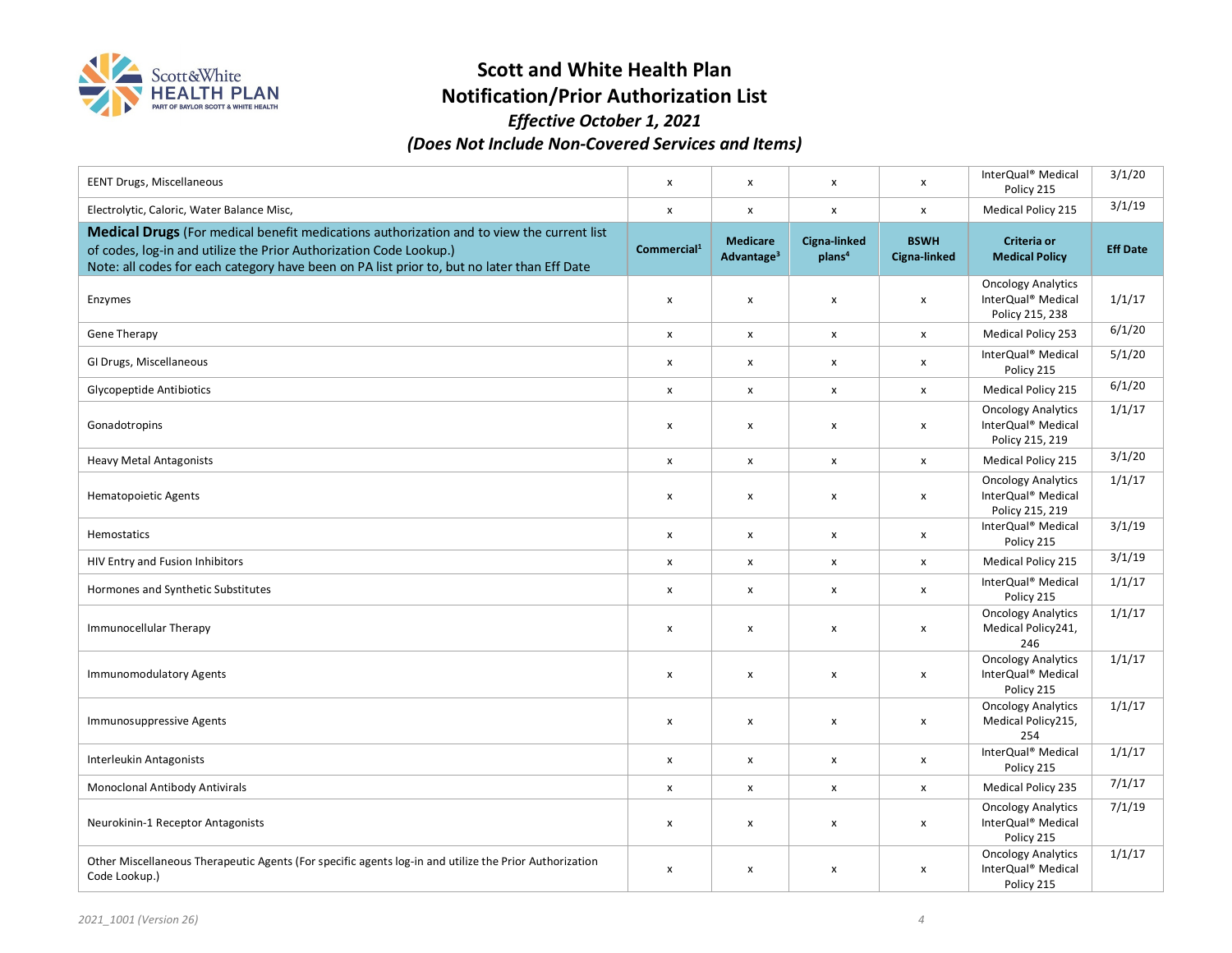

# **Scott and White Health Plan Notification/Prior Authorization List**

### *Effective October 1, 2021 (Does Not Include Non-Covered Services and Items)*

| Pituitary                               | $\mathsf{x}$ | X            | x | x | InterQual® Medical<br>Policy 215                                          | 1/1/17 |
|-----------------------------------------|--------------|--------------|---|---|---------------------------------------------------------------------------|--------|
| <b>Protective Agents</b>                | $\mathsf{x}$ | $\mathsf{x}$ | x | x | <b>Oncology Analytics</b><br>Medical Policy215                            | 7/1/19 |
| Radioactive Agents                      | x            | x            | x | x | <b>Oncology Analytics</b><br>Medical Policy215,<br>219                    | 7/1/19 |
| Respiratory Tract Agents, Miscellaneous | $\mathsf{x}$ | x            | x | x | InterQual <sup>®</sup> Medical<br>Policy 215                              | 1/1/17 |
| <b>Retinal Gene Therapies</b>           | x            | x            | x | x | <b>Medical Policy 249</b>                                                 | 6/1/18 |
| Skin and Mucous Membrane Agents, Misc.  | x            | x            | x | x | InterQual <sup>®</sup> Medical<br>Policy 215                              | 1/1/17 |
| Somatostatin Agonists                   | X            | x            | x | x | <b>Oncology Analytics</b><br>InterQual <sup>®</sup> Medical<br>Policy 215 | 1/1/17 |
| Vaccines                                | X            | x            | x | x | <b>Oncology Analytics</b><br>Medical Policy215,<br>219                    | 7/1/19 |

| <b>DME and Prosthetics</b>                                                           | Commercial <sup>1</sup> | <b>Medicare</b><br>Advantage <sup>3</sup> | Cigna-linked<br>plan <sup>4</sup> | <b>BSWH</b><br>Cigna-linked | Criteria or<br><b>Medical Policy</b>   | <b>Eff Date</b> |
|--------------------------------------------------------------------------------------|-------------------------|-------------------------------------------|-----------------------------------|-----------------------------|----------------------------------------|-----------------|
| Bone growth stimulators                                                              | x                       | х                                         |                                   | x                           | InterQual <sup>®</sup>                 | 7/1/15          |
| Compression devices (select)                                                         | x                       | $\boldsymbol{\mathsf{x}}$                 | x                                 | x                           | InterQual <sup>®</sup>                 | 8/1/18          |
| Defibrillators (external) and related equipment (includes chest/vest defibrillators) | x                       | X                                         | x                                 | x                           | InterQual <sup>®</sup>                 | 7/1/15          |
| Formula (enteral) Amino-acid based                                                   | X                       |                                           |                                   | x                           | Member's Evidence<br>of Coverage (EOC) | 6/1/18          |
| High frequency chest wall oscillation air-pulse generator system                     | X                       | $\boldsymbol{\mathsf{x}}$                 | x                                 | x                           | InterQual <sup>®</sup>                 | 7/1/15          |
| Non-specific, miscellaneous, and unlisted prosthetic and DME codes                   | X                       | X                                         | x                                 | X                           | Varied                                 | 7/1/15          |
| Cranial remolding orthotic                                                           | X                       | X                                         | x                                 | X                           | InterQual <sup>®</sup>                 | 10/1/19         |
| Oxygen delivery devices, concentrators, oximeters, etc.                              | x                       | X                                         | x                                 | x                           | InterQual <sup>®</sup>                 | 7/1/15          |
| Power operated vehicles and related equipment                                        | x                       | $\boldsymbol{\mathsf{x}}$                 | X                                 | x                           | InterQual <sup>®</sup>                 | 7/1/15          |
| Power wheelchairs and related equipment                                              | х                       | х                                         | X                                 | x                           | InterQual <sup>®</sup>                 | 7/1/15          |
| Ventilators and related equipment                                                    | x                       | х                                         | X                                 | x                           | InterQual <sup>®</sup>                 | 7/1/15          |

*Endnotes:* 

*1For Commercial and ASO plans, with the exception of Baylor Scott & White Health Employee Plan (BSWHEP)*

*3For the Medicare Advantage and Senior Care plans* 

*4For the insurance products linked to Cigna including: Baylor Scott & White Health Employee Plan (BSWHEP), and others*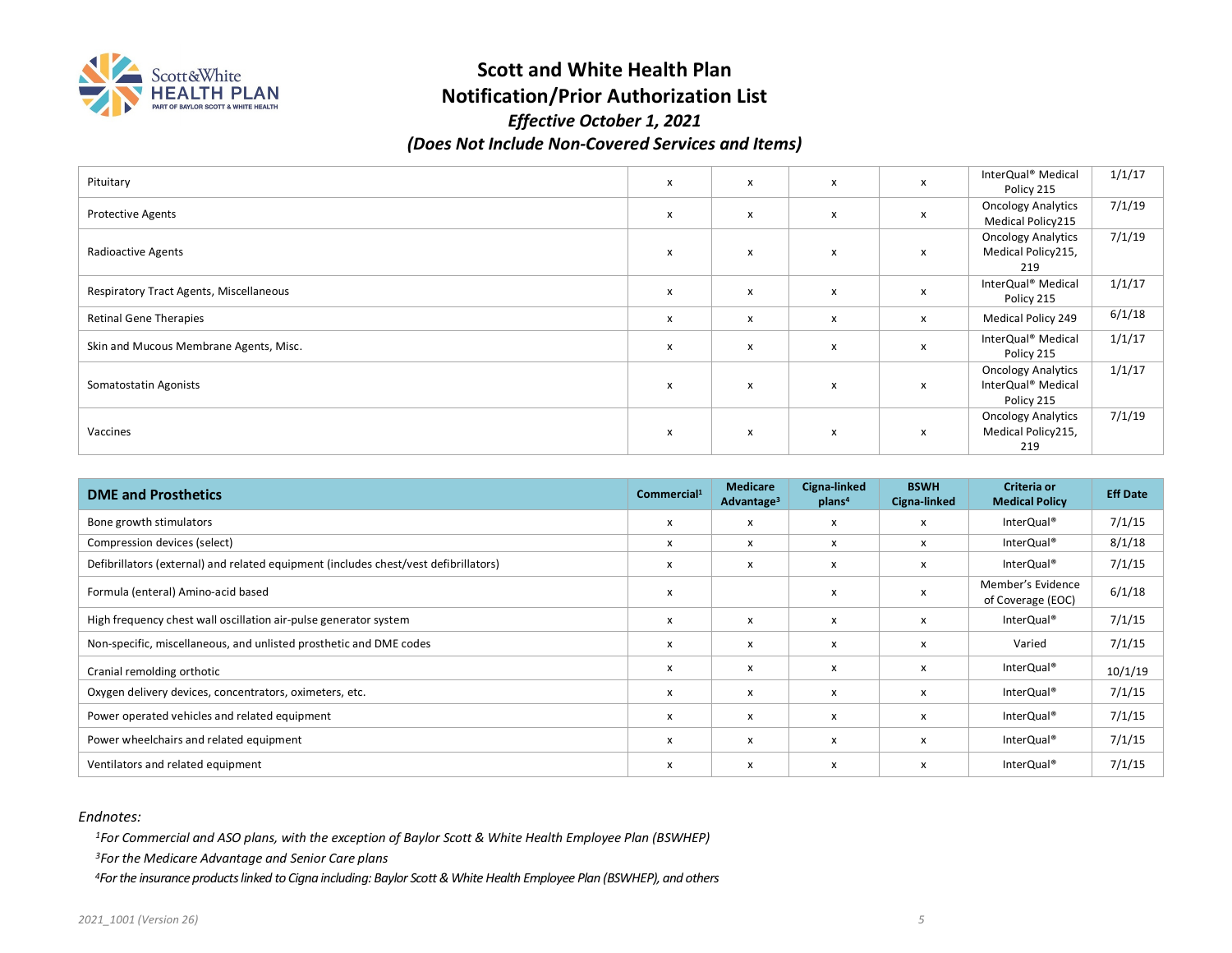

### **Scott and White Health Plan Notification/Prior Authorization List**  *Effective October 1, 2021 (Does Not Include Non-Covered Services and Items)*

 *If the Service Provider is contracted with Cigna (but not Scott & White Health Plan), or if the Service Provider is an out-of-network Provider, please direct prior authorization requests to Cigna by calling (866) 494-4872* 

*5 No payment will be made for services, except Emergency Care, received in federal facilities or for any items or services provided in any institutions operated by any state, government or agency when the member has no legal obligation to pay for such items or services; except, however, payment will be made to the extent required by law provided such care is approved in advance by a Participating Physician, Participating Provider and Medical Director.* 

**There are services and procedures which are not covered by Scott and White Health Plan or its subsidiaries. These are NOT on the prior authorization list because they are never covered. Coverage for procedures is explained in the Medical Policies.** 

**The Medical Policy list can be found on our website at swhp.org:** click on the "Providers" tab and then click on the "Prior Authorization Lists" link under "Important Message." Scott and White Health Plan has about 100 medical policies listed in alphabetical order. Please review this list for any procedure or services you provide and check before providing them to Scott and White Health Plan members. Failure to do so will result in non-payment for the service or procedure (in the event that it is a non-covered benefit). The Health Services Department and Medical Directors will assist you with coverage questions. The toll-free phone number is 1-844-655-5200 (Medicare lines of business) or 1-888-316-7947 (all other lines of business).

Clinical Criteria are available upon request. A copy of the criteria used are available to providers via fax or mail based upon request. To request a copy of the clinical criteria, please call toll-free phone number is 1-866-334-3141 (Medicare lines of business) or 1-800-321-7947 (all other lines of business).

The listed services require prior authorization by Scott and White Health Plan. We also request notification for certain other services so that we may assist you and your patients with discharge planning, care coordination, and case management. All services must be medically necessary and appropriate and meet SWHP coverage criteria where applicable. Claims will be reviewed to determine member eligibility at the time of service, benefit availability, evidence of coverage provisions, and claims payment agreements. Benefits are determined by each member's plan. Authorization is not a guarantee of payment. Newly published/assigned codes and new/emerging therapy services or technology not listed may require prior authorization to determine medical necessity. Check with Scott and White Health Plan before providing these types of services. This list is generally updated biannually but may change at any time. Please refer to the version currently in effect by visiting our website at swhp.org, clicking on the "Providers" tab, and then clicking on the "Prior Authorization Lists" link under "Important Message."

**Medicare Advantage and Vital Traditions (MAPD) Note:** The above services rendered by participating providers require prior authorization by Scott and White Health Plan (SWHP)/ Insurance Company of Scott and White (ICSW). We also request notification for certain other services so that we may assist you and your patients with discharge planning, care coordination, and case management. All services must be medically necessary and appropriate, meet traditional Medicare coverage criteria where applicable, and be rendered by innetwork physicians/providers (unless otherwise authorized in advance) in order to be eligible for payment. All services rendered by non-contracted providers (except non-contracted Pathology, Anesthesiology, Radiology, Emergency Department and Assistant Surgeon physicians providing services in a contracted inpatient facility) must be prior authorized to receive full benefits. Claims will be reviewed to determine member eligibility at the time of service, benefit availability, evidence of coverage provisions, and claims payment agreements. Benefits are determined by each Member's plan. Authorization is not a guarantee of payment. Newly published/assigned codes and new/emerging therapy services or technology not listed may require prior authorization to determine medical necessity. Check with us before providing these types of services. This list is generally updated bi-annually, but may change at any time. Please refer to the version currently in effect by visiting our website at <u>www.swhp.org</u>, clicking on the "Providers" tab and then clicking on the "Prior Authorization Lists" hyperlink under "Important Message."

**HMO Note:** Services must be rendered by in-network physicians/providers (unless otherwise authorized in advance) in order to be eligible for payment. All services rendered by non-contracted providers (except non-contracted Pathology, Anesthesiology, Radiology, Emergency Department and Assistant Surgeon physicians providing services in a contracted inpatient facility) must be prior authorized for the member to receive full in-network benefits.

*2021\_1001 (Version 26) 6*